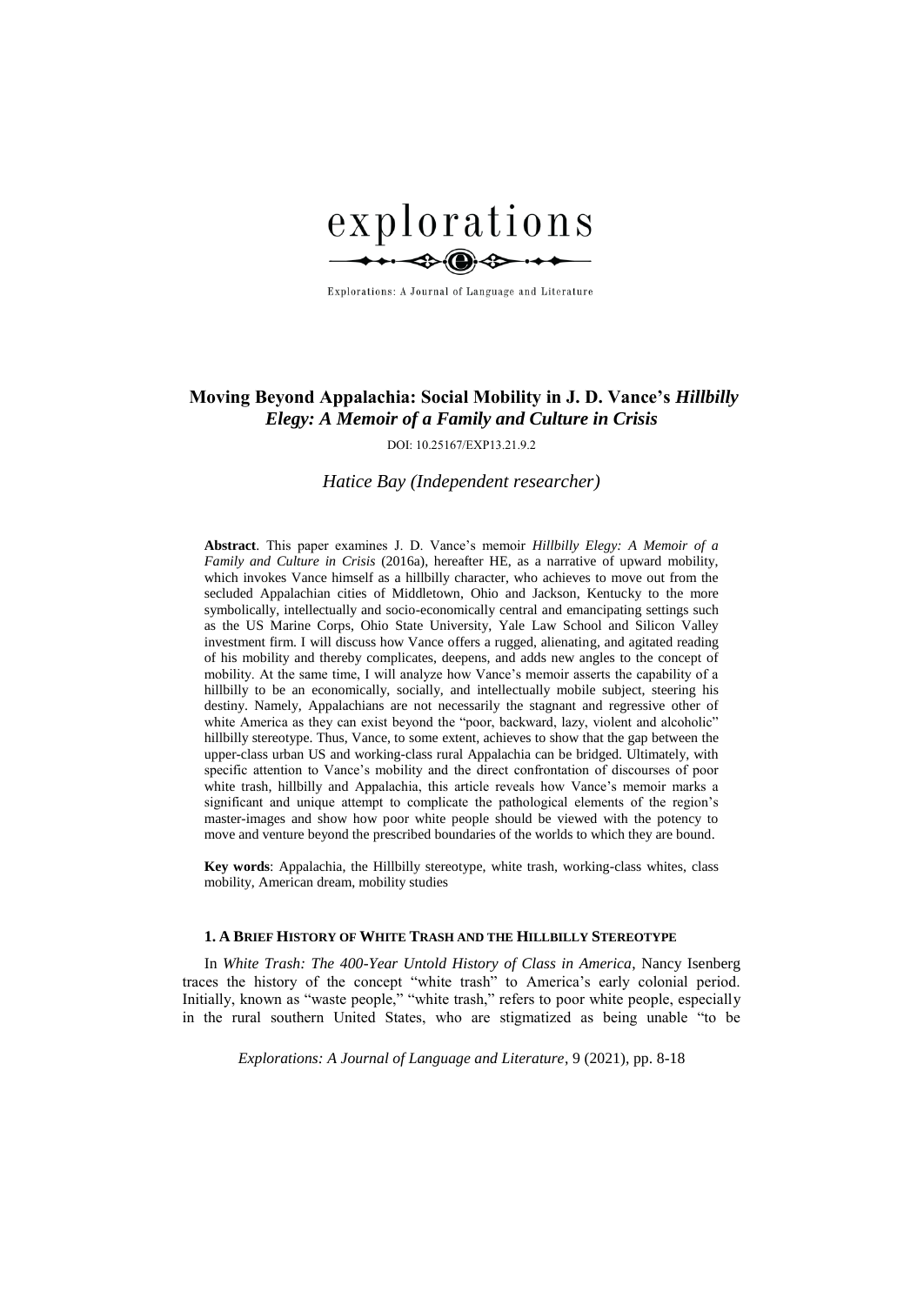productive, to own property, or to produce healthy and upwardly mobile children—the sense of uplift on which the American dream is predicated" (2017, xxvii). Along this line, Jeff Forret in *Race Relations at the Margins* states that southern poor whites were seen as "idle, lazy and indolent; ignorant, uneducated and suspicious; impoverished and malnourished; dirty and disease-ridden; as well as drunken and immoral" (2006, 2). According to Matt Wray, although African Americans coined the term to refer to nonslaveholding whites, the socioeconomically advantaged whites proliferated and circulated its usage: "[i]t was the literate, middle-class and elite whites who invested [the term's] meaning with social power, granting it the powers of social stigma and prejudice enforcing its discriminatory effects" (1997, 42). Poor whites were blamed for their material circumstances and easily set apart from productive society. In other words, the privileged whites otherized, demonized, and ostracized poor whites for downgrading white race which stands for power, affluence and upward mobility. As Lisa R. Pruitt, in her article "Welfare Queens and White Trash" states, poor whites "remain firmly 'othered,' an out-group whose existence wider white society would rather not acknowledge, let alone assist" (2016, 295). Notably, there is a disparity between the rich, or the mainstream Americans and the poor whites of Appalachia. The American public believes "Appalachia is in America but not of America" (Billings et al. 2001, x). In her collections of essays, *Skin: Talking about Sex, Class and Literature*, Dorothy Allison, a southern white working-class writer, states that the stereotype of white trash and the division between the rich and the poor have been so inculcated in the minds of the poor whites that they have internalized it:

[I was] taught to believe myself of not much value, to take damage and ignore it, to take damage and be proud of it. We were taught to be proud we were not Black, and ashamed we were poor, taught to reject everything people believed about us drunken, no-count, lazy, whorish, stupid—and still some of it was just the way we were. The lies went to the bone, and digging them out has been the work of a lifetime. (1994, 225)

The negative cultural representations of the poor whites have long-lasting detrimental effects on them which translate into feelings of worthlessness, hopelessness, lack of selfconfidence and further separation from the rest of the US. This is true for Vance himself. Although he is white, he asserts that such a label does not account for his true background. He does not identify with the WASPs of the Northeast, instead; he identifies with the working-class Scots-Irish Americans who American society commonly refers to as hillbillies, rednecks or white trash. To Vance, they are neighbors, friends, and family (*HE* 3).

The white trash stigma overlaps with the hillbilly stereotype. In other words, if someone is a hillbilly, he is considered white trash. Hillbilly is a term for people who dwell in the mountainous areas in the United States, primarily in southern Appalachia. Anthony Harkins in *Hillbilly: A Cultural History of an American Icon* states hillbillies are "Protestant Americans of supposedly pure Anglo-Saxon or at least Scotch-Irish lineage" (2004, 7). Harkins (2004) points out that representations of hillbillies appeared in public culture in the early twentieth century and become "one of the most lasting and pervasive images in American popular iconography, appearing continuously throughout the twentieth century in nearly every major facet of American popular culture from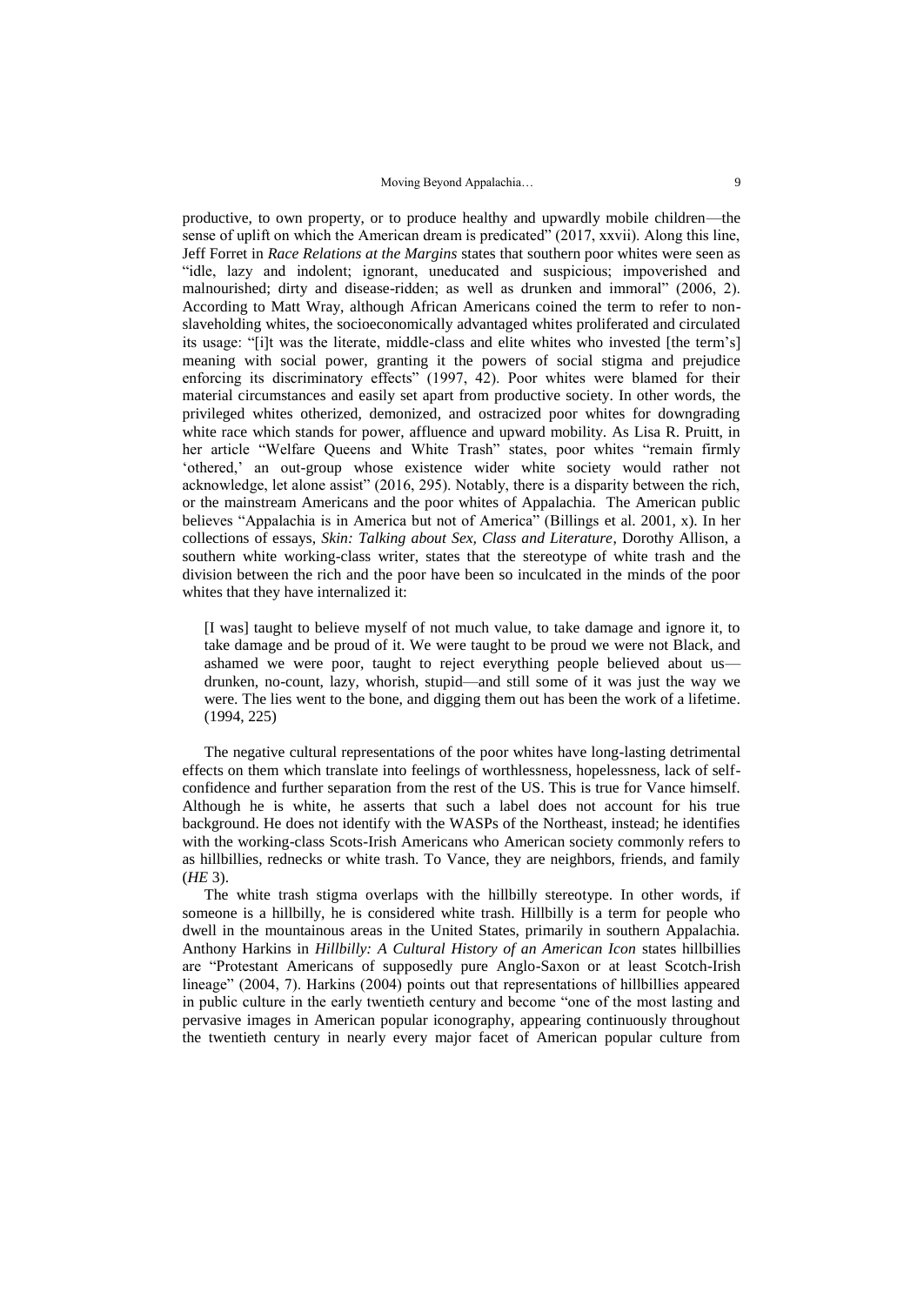novels and magazines to movies and television programs to country music and the Internet" (3). Harkins (2004) further observes that although hillbillies are sometimes associated with positive traits such as "romantic rurality, cultural and ethnic purity, pioneer heritage, and personal and communal independence and self-sufficiency" (6), generally, they are depicted as "lazy, slovenly, degenerate people who endure wrenching but always comic poverty, embody an uncivilized state of raw physicality and sexuality, and possess an almost superhuman fecundity" (19), characteristics or behaviors that are attached likewise to white trash people. Stephen Fisher in "Folk Culture or Folk Tale" concludes that researchers of the Appalachian folk rarely focus on the positive aspects associated with the subculture, that is, "neighborliness and hospitality, love of place, modesty, bravery, sense of humor, loyalty, resourcefulness, patriotism...placing a higher value on people over objects, continuity over change" (1977, 18). As Fisher (1977) points out and Vance's memoir shows, the white trash concept or the hillbilly figure is an ideological and cultural construct that is one-sided, unstable, waiting to be deconstructed.

In fact, some scholars criticize Vance himself for perpetuating the white trash and hillbilly stereotypes in his memoir. Written in direct response to *HE,* Elizabeth Catte's *What You Are Getting Wrong About Appalachia* (2018) and *Appalachian Reckoning*: *A Region Responds to Hillbilly Elegy* (2019), edited by Anthony Harkins and Meredith McCarroll, for instance, reprehend Vance for making broad generalizations about Appalachia. However, as someone who self-identifies as a hillbilly, Vance in his interview with Brian Lamb (Vance 2016b), states that "one of the things I tried to write about in the book is that a lot of these stereotypes of hillbillies aren't necessarily totally fair" (22:11-22:15). He continues: "what I do try to point out in the book is that a lot of these problems that maybe we perceive as stereotypes, they don't exist in everybody. They don't even exist in most people, but they're certainly there. The family chaos, the breakdown, the drug addiction, these problems exist in a disproportionate level in our community and we got to be open about it if we ever want to change direction" (22:31- 22:50). Although Vance is also criticized for accusing hillbillies of their lack of agency and initiation in combatting poverty, again, in his interview with Lamb, Vance emphasizes that poverty is not "a problem that could be solved entirely by personal agency. I'm not an up from my bootstraps kind of guy. I'm not the kind of guy who said I'm going to work hard and make it and I went ahead and did it" (52:49-52:59). Vance states that "poverty and inequality are both structural but also cultural problems (55:59- 56:02). Namely, for Vance, poverty is a product of not only cultural tradition, personal choice and responsibility, but also systemic societal problems and economic inequalities.

The above-mentioned rebuttals are essential as they complicate, diversify and revivify the region and its inhabitants; however, as Vance points out, his autobiographical account tells his success story, his first-hand anecdotal experience with his hillbilly family and relatives. Therefore, his writing cannot be seen as addressing a group of people as a whole. In *HE*, he shows that, "[t]his is not an academic study" (8) "[n]or am I unbiased observer" (9). Moreover, in an interview with Elliot Gerson (Vance 2017), he states that:

[*HE*] is about my primarily my two grandparents. I sort of think of it as this extended love letter to my grandparents and so it means hillbilly in a very specific way because those are the two hillbillies that really made a difference in my life and an elegy going on back to, you know, also is just sort of a sad, a sad lament both for the two people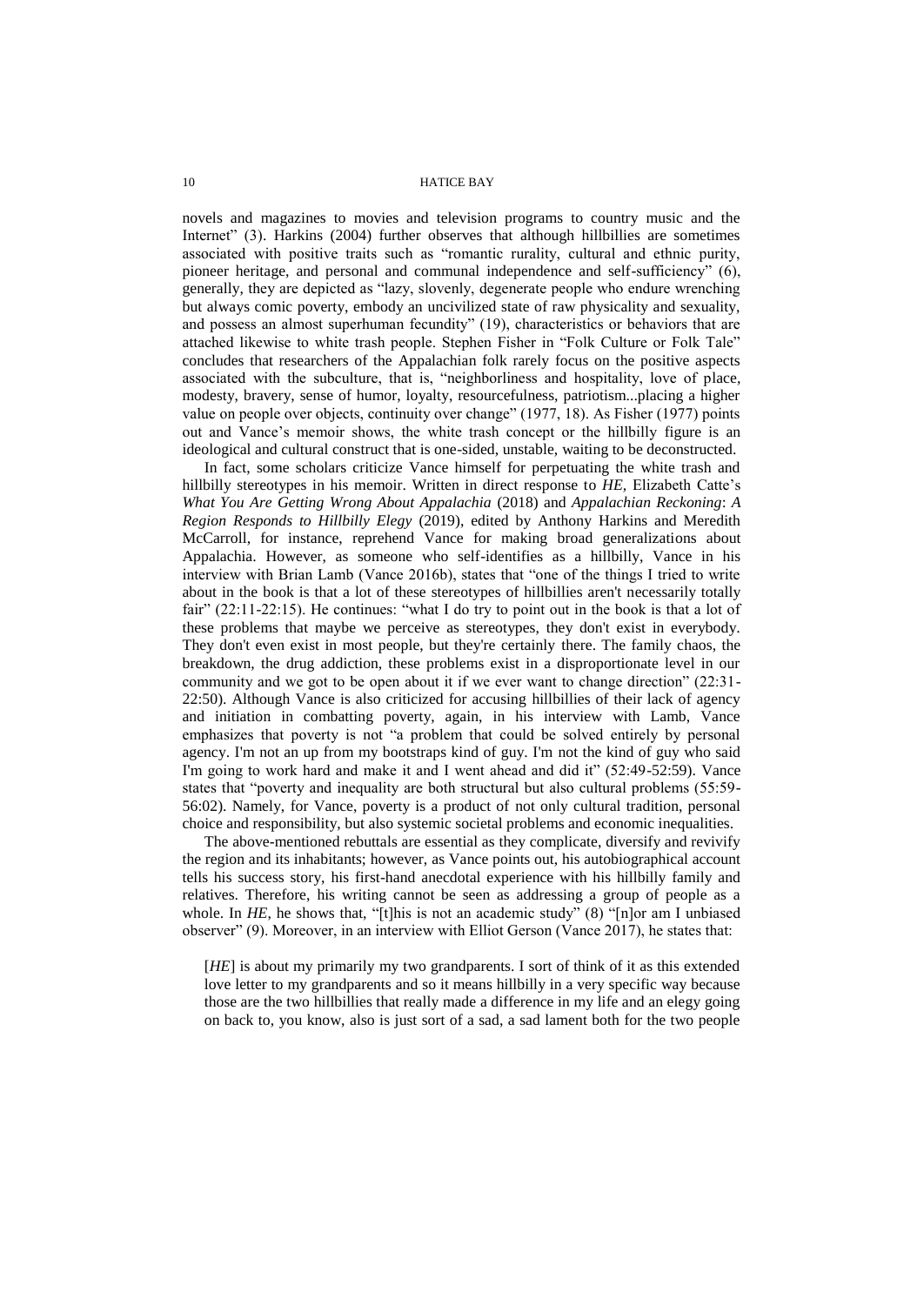who I really miss and I really were important for me but also for I think a broader community that's really struggling. (1:10:44-1:11:11)

I suggest that through his memoir, Vance makes an important step toward linking and raising awareness about discourses of mobility, Appalachia, white poverty and crossclass relations and the contradictions of class in the United States, which have been either insufficiently examined or ignored in contemporary critical discourse.

## **2.** *HILLBILLY ELEGY: A MEMOIR OF A FAMILY AND CULTURE IN CRISIS* **AND SOCIAL MOBILITY**

A New York Times best-seller for weeks beginning in 2016, Vance's *HE*, is an interesting personal account of growing up between Appalachian cities of Middletown, Ohio and Jackson, Kentucky. Vance tells his journey from a hardscrabble Ohio childhood, barely passing his classes, to Yale Law School graduate. His memoir offers a window into one hillbilly family's journey of hardships, survival and triumph. Following three generations through their unique struggles, his story explores the highs and lows that define his family experience. It tells the story of how a family navigated economic hardships, violence, abuse, addiction and these cycles of dysfunction, and yet came out on the other side in a healthier and more constructive place and how that can happen. His autobiographical account reasserts the hillbilly as a potentially economically, socially and culturally mobile subject.

Throughout his memoir, Vance explains why it is so difficult to be socially mobile in poor Appalachia. He talks about the reasons of immobility. Behind their poorness and backwardness, Vance pinpoints structural and cultural factors. According to him, the poverty of hillbillies partially results from economic abandonment and lack of economic opportunities: "For many, part-time work is all they have access to, because the Armcos of the world are going out of business and their skill sets don't fit in the modern economy" (58). Also, as part of the population's inability to attain upward mobility, he explains families are trapped in increasingly destitute living conditions because of the declining housing market. After Presidents Jimmy Carter and George W. Bush both implemented policies encouraging homeownership, many Middletown residents bought houses that have now accumulated so much debt that they cannot sell them because nobody would want to pay off so much of somebody else's mortgage (52).

Most importantly, Vance states that lack of aspiration and ambition results in negative or downward mobility in the hillbillies. They rail against the unfairness of life and how hard it is to get a good job, but then fail to show up to work without giving advance notice or disdain the available job. He tells a story about a boy and his pregnant girlfriend, who either missed work or were chronically late. When they were laid off, the boy lashed out at his manager: "How could you do this to me? Don't you know I've got a pregnant girlfriend?" (6) Vance is unsatisfied with this attitude and highlights the blindness of these people to their own contributions to the failure and miseries of their lives. He concludes that the government or immediate structures of power cannot fix everything.

With its ups and downs, trials and tribulations, ebbs and flows, mobility is characteristic to Vance's family. His ancestors are among the many Scots-Irish who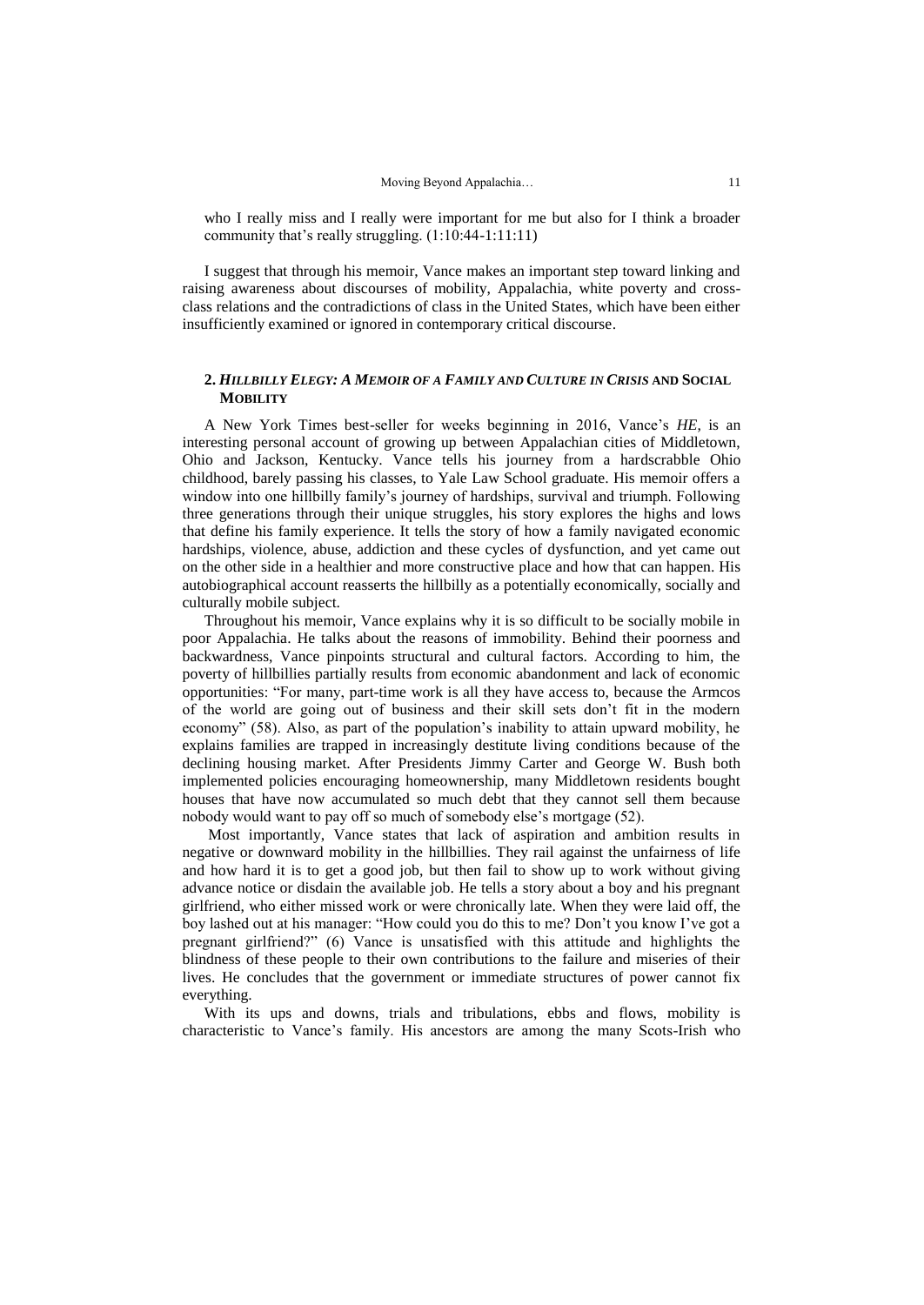settled in the Appalachians in the eighteenth century. The most recent mobility in Vance's family, however, begins with his grandparents, who he calls Papaw and Mamaw. Married as teenagers in Jackson, in 1947, they uprooted themselves from rural Kentucky and moved to Middletown, Ohio, in search of a better life (21). Papaw knows that "the best way up for the hillbilly was out" (29). He gets a job at Armco, a steel factory that brings his grandparents from the hills of Kentucky into America's middle class (55). Papaw earns a good wage despite a lack of formal education. The anticipation that geographic mobility leads to class mobility does not exactly materialize in Vance's grandparents, though. Although "Within two generations, the transplanted hillbillies had largely caught up to the native population in terms of income and poverty level" (36), for decades, his grandparents have struggled in their new life. Vance writes, "Economic mobility came with a lot of pressures, and it came with a lot of new responsibilities" (30). Back in Jackson, they are resented because they are getting "'too big for [their] britches' to describe those who think they're better than the stock they came from" (30) and in their new city many of their neighbors view them suspiciously because they have too many children, and they welcome their extended families into their homes for too long (31). Ostensibly, Vance's grandparents suffer condescension and discrimination from their established middle-class neighbors, and back at home, they are treated as class traitors. Vance draws attention to cultural clashes and differences within white Americans, which make upward mobility apparently impossible for Vance's grandparents.

Unable to balance these two different worlds, Vance's grandparents fall back into bad old habits. Papaw stays out more. He seems to resist the social expectations of a middleclass father (42). While he is "a violent drunk" Mamaw is "a violent nondrunk" who devotes herself to making his drunken life a living hell (43). Moving out and economic mobility do not bring much success for Papaw's and Mamaw's children, either. In fact, one of the reasons why Vance's grandparents move out of Kentucky is to "give their kids a head start" (36). They think that if they could go from a one-room schoolhouse in Jackson to a two-story suburban home with the comforts of the middle class, then their children and grandchildren should have no problem attending college and acquiring a share of the American dream (44). But it does not quite work out that way. According to Vance, they are naïve about that attitude because their tumultuous home life profoundly affects their three children. Although Vance's aunt and uncle find their way, have their careers, his mother does not fare well: "She was eighteen, with no degree, no husband, and a little girl-my sister, Lindsay" (46). Vance comments: "Mamaw and Papaw may have made it out of Kentucky, but they and their children learned the hard way that Route 23 didn't lead where they hoped" (37).

Vance's mother's drug addiction, too-early pregnancies and ever-changing boyfriends precipitate her downward mobility. Vance argues that the turbulent domestic disputes of Mamaw and Papaw have had their toll on his mother, who grows into an abusive and argumentative woman unable to live without drugs and romantic partners. Yet, she is able to earn a nursing degree (although she later loses her license) and she is always ready to go to drug rehab. Furthermore, she drills the importance of reading and education into Vance, providing him with books and a library card, showing him how to use it, and always making sure he has access to kids' books at home (60). Through his portrayal of his mother, Vance lends a holistic view of her and counteracts ideas of homogeneity in the people. He renders her complex and relatable, and most importantly, redeemable.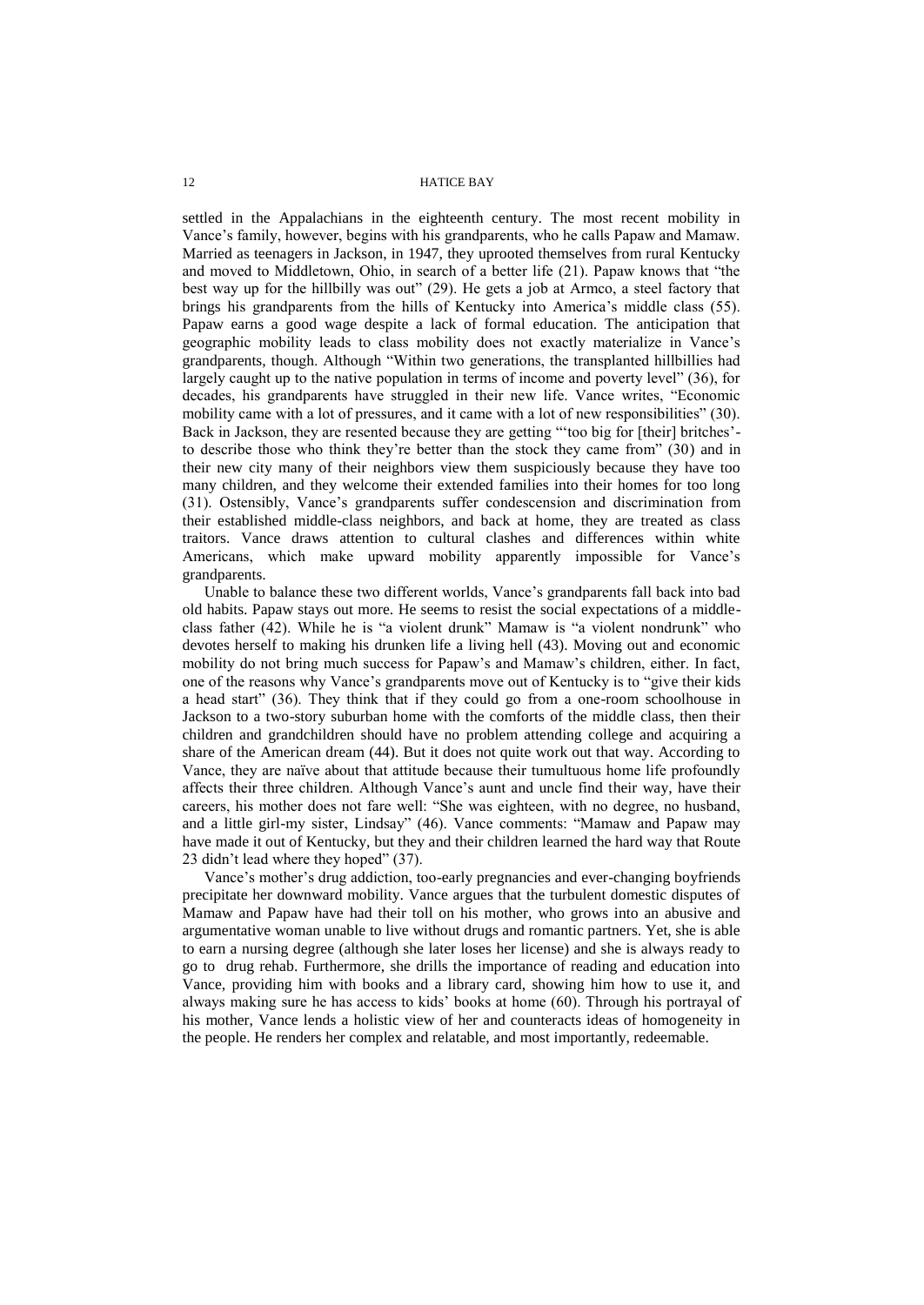Born in 1984 into an unstable and violent home, Vance's prospects are also "grim:" "The statistics tell you that kids like me face a grim future-that if they're lucky, they'll manage to avoid welfare; and if they're unlucky, they'll die of a heroin overdose, as happened to dozens in my small hometown just last year" (2). At his mother's house, he experiences chaos, fighting, violence, drugs, and a great deal of instability (122). Mostly, his sister Lindsay, his aunts and uncles provide him some sense of comfort and safety. But it is his Mamaw who helps him during these hard times.

Vance states that his grandparents believe that hard work mattered more than anything else: "They knew that life was a struggle, and though the odds were a bit longer for people like them, that fact didn't excuse failure" (36). Mamaw has done everything in her power to be better than the circumstances of her birth. Though she is hardly rich, she wants her kids to get an education, get white-collar work, and marry well-groomed middle-class people (62). Papaw tells Vance, **"**'Your generation will make its living with their minds, not their hands'" (55). They make sure he learns math and they check on his grades. They tell Vance that "[t]o move up was to move on. That required going to college" (56). And Mamaw repeatedly reminds him: "Never be like these fucking losers who think the deck is stacked against them. You can do anything you want to" (36). Vance writes, "[t]hey spent the last two decades of their lives showing me the value of love and stability and teaching me the life lessons that most people learn from their parents. Both did their part to ensure that I had the self-confidence and the right opportunities to get a fair shot at American Dream." (23). Vance's grandparents' belief in hard work, education and American dream demystifies another popular belief that hillbillies are backward, indolent, ignorant and dumb. Papaw and especially Mamaw do not want to perpetuate the white trash, working-class lifestyle. Therefore, they help Vance step outside of the white trash boundary and claim his share of American dream.

Throughout his memoir, although Vance acknowledges his family's history of domestic violence, drug abuse and lack of cultural mobility, he also focuses on praiseworthy hillbilly values such as family honor, industriousness, loyalty and kinship. For instance, when a hearse would pass on the street, everybody without exception would stop, stand at attention "'[b]ecause, honey, we're hill people. And we respect our dead'" (12). Thus, Vance's memoir dismantles the wholesale negative aspects of white trash and creates an alternative portrayal of poor white life, presenting poor whites as any other group of society with their flaws and also virtues. Also, there are redemptive qualities within the hillbillies. They try to beat their demons, educate and rehabilitate themselves. Mamaw and Papaw, for example, try to make up for their bad parenting against their own children by taking care of Vance and his sister. Vance attempts to prove that even though the outside community sees little value in hillbilly society, that society is not as morally deficient as the stereotype would suggest. Vance's family meets and yet transcends their stereotypical characterization; they foster a sense of solidarity, loyalty and love and they are at their greatest when they show their loyalty. Vance, thus, destigmatizes the hillbilly conception in the American imagination.

After Papaw's death, Mamaw steps in entirely and takes Vance under her own wings. Vance writes that Mamaw's life has been a constant struggle: From poverty to eight miscarriages, from Papaw's alcohol abuse to her daughter's drug abuse, Mamaw has had spent the better part of her seven decades managing crises. And now, when most people her age enjoy the fruits of retirement, she is raising two teenage grandchildren, namely Vance and his sister (113). Vance states that Mamaw is a hard woman to live with. She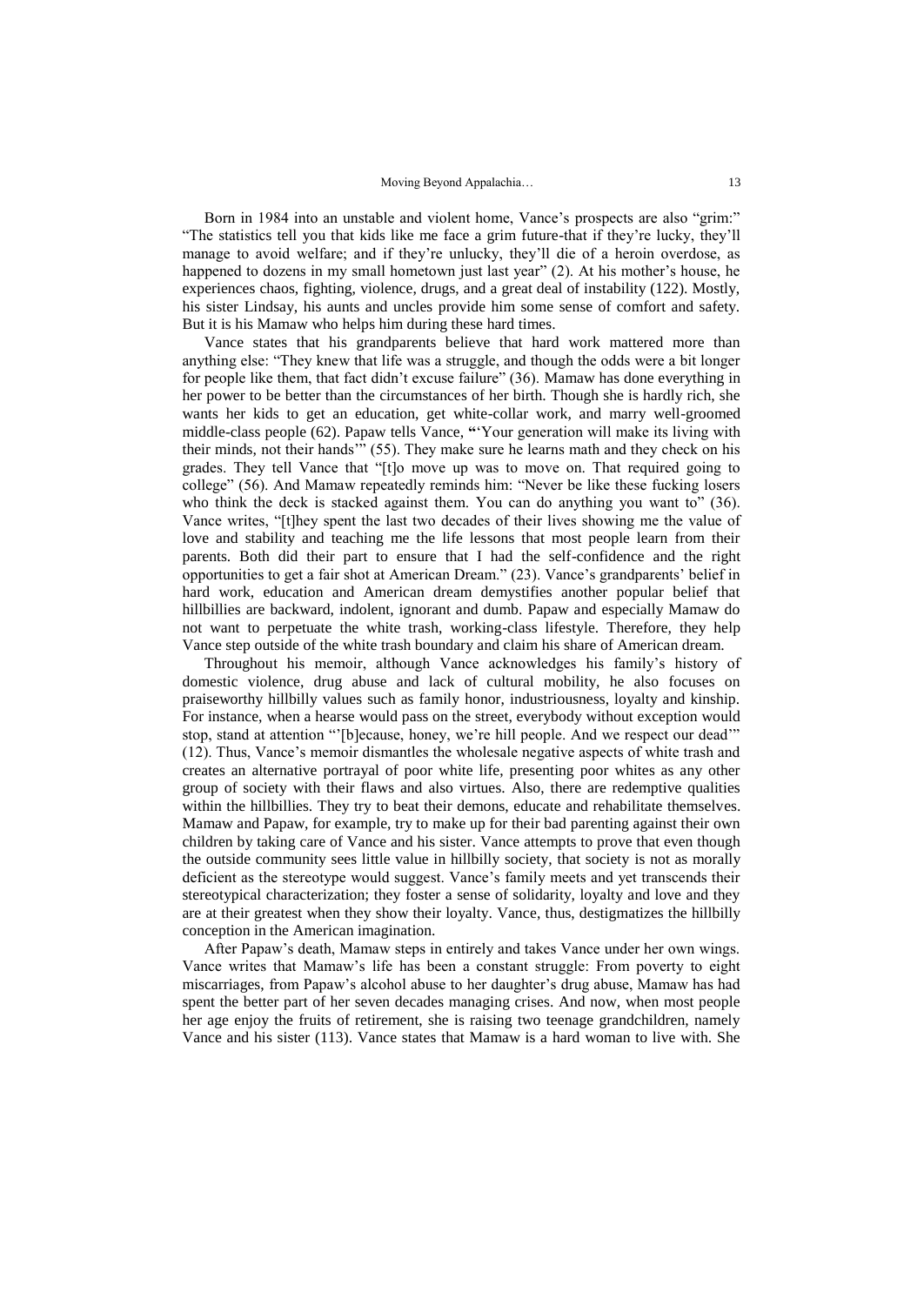constantly reminds Vance that unless he studied, he would amount to nothing (132). Furthermore, "[t]here were three rules in her house: Get good grades, get a job, and 'get off your ass and help me'" (133) and Mamaw forces him to take a job because he "needed to learn the value of a dollar" (138). Vance's memories of Mamaw's home are full of happy ones, though. Her home is a haven- a place for emotional healing and intellectual activity. She creates a stable, loving and safe space that prepares Vance to subvert the boundaries of the hillbilly stereotype and learn that being a member of a hillbilly culture does not have to mean blindly adopting all of its characteristics. Moreover, it is Mamaw who instills a strong work ethic into Vance and helps him throw off the fetters of white trash expected behavior, such as laziness, tardiness and experimentations with drugs. For instance, Mamaw forbids Vance meeting with his drugusing friends in seventh grade, threatening to run them over with her car if she sees him with them. "'No one would ever find out," she whispers threateningly (154).

At first sight, Mamaw's life, use of offensive words, and **"**gun-toting, cigarettesmoking" (63) habits locate her somewhat inside the hillbilly stigma who is stereotypically portrayed as

a socially isolated woman whose role choices are limited to those of homemaker and mother except in the face of serious economic necessity. She is seldom self-assertive and chooses to avoid problematic situations. She may be content with her lot in life or fatalistic about God's will. There is a high probability that she is dependent, at some time, on community social services and has more children than the national average. At various times in her life, she may exhibit symptoms related to chronic stress and depression. She may become the victim of family violence and yet be unable to act decisively for herself. Her inexperience in the larger social world makes it difficult for her to deal with impersonal representatives of assisting agencies. (Fiene 1988, 68)

Although Mamaw embodies some of the hillbilly traits, to a large extent, she unfolds before the reader as wise, perceptive, progressive-minded and achievement-oriented. Her resiliency, intuition and ability to tackle crises pull apart preexisting conceptions about women in Appalachia. She evokes admiration and compassion for the struggles and sacrifices she makes for her family. Throughout *HE*, Vance praises the matriarch of his family, embraces her hillbilliness and at the same time challenges commonly held notions of what it means to be a hillbilly.

When Mamaw insists Vance go to college, he begins to realize his academic shortcomings. He is unprepared for a college education and decides to enlist in the Marine Corps. This decision is a turning point in his life because for the first time in his life, when he is eighteen years old, he moves out of "Middletown's world of small expectations" and constant chaos (163). In fact, he gets the opportunity to start reconstructing his own subjectivity. During the next four years, the Marines teaches him "learned willfulness" which is antithetical to what he learned at home: "learned helplessness" (163). That is, Vance's working-class milieu taught him that he was helpless and no matter what he did, he would not be able to change anything. They would ask: "if you think it's hard to get ahead even when you try, then why try at all?" (193) The Marines, on the other hand, teaches him that he has a willful influence and control on his own life and destiny. Furthermore, he learns how to manage his finances, how to stay fit and disciplined, how to build bonds with people of different social classes and races,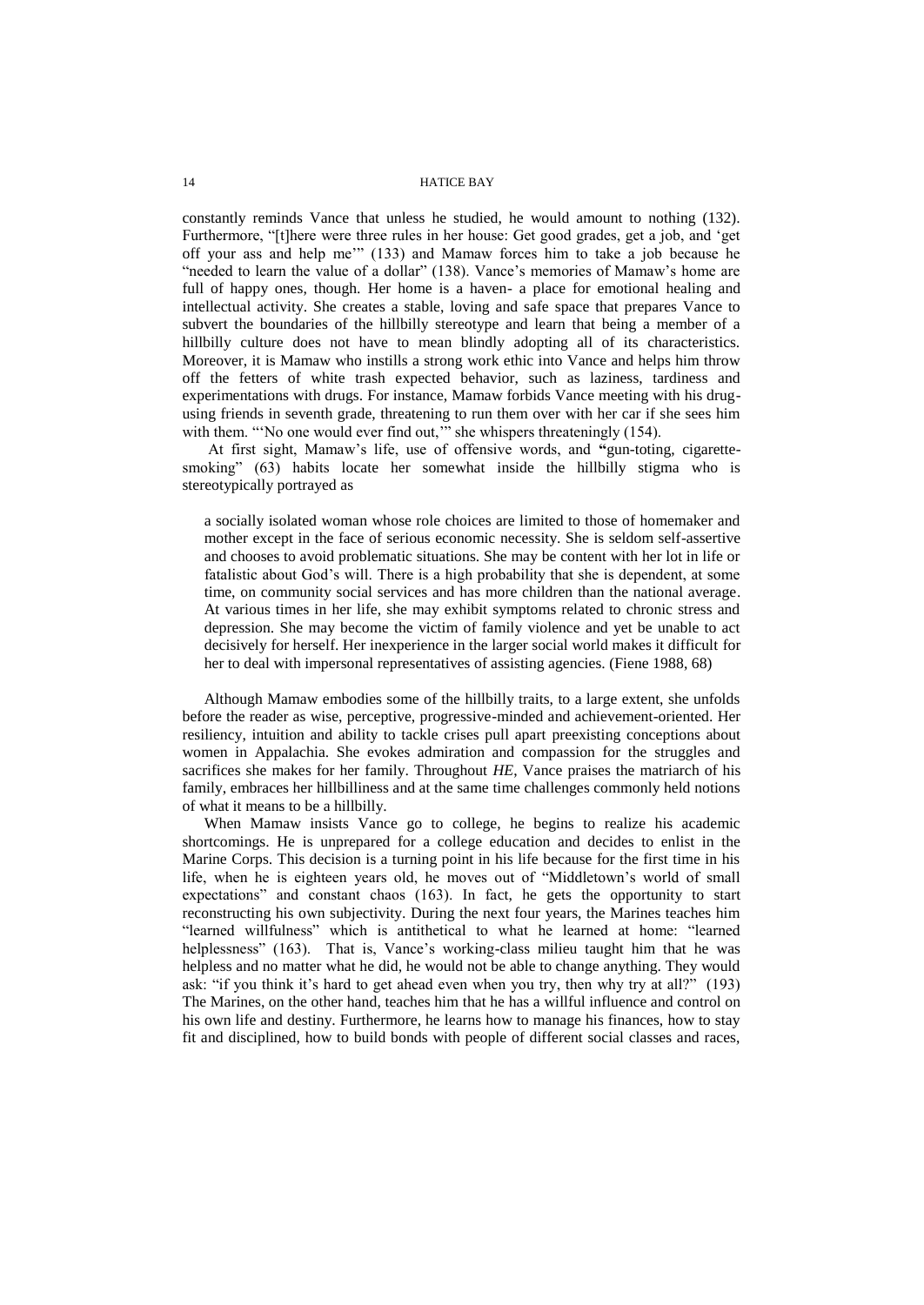how to lead and how to cope with unexpected challenges. Year over year, he gains selfconfidence and a sense of achievement because he has the ability and resources to take responsibility and be the provider of his family. With his savings, Vance recounts, he covers Mamaw's health insurance, takes his mother out to lunch, gets ice cream for his nephews and buys presents for his sister. Significantly, during his four-year stay at the boot camp, letters from his family sustain and encourage him through his hard times. Again, the letters exemplify hillbilly kinship and undying love for their land and family.

After earning the title "marine," Vance goes to Ohio State University: "the gateway for a better life" (189). Working odd jobs and with full-time class load, he graduates from Ohio State in 2009, and steers his wheel to Yale Law School. He says that "For the first time in my life, I felt like an outsider in Middletown. And what turned me into an alien was my optimism" (195). His optimism clashes with the pessimism of Middletown's residents, who are caught in a vicious cycle of drug abuse, family breakups, illegitimate children and dependence on the government. Vance is completely in control of his life in a way that he never has had before.

He gets accepted to Yale Law School and as the first year draws to a close; he feels triumphant: he gets along well with his professors, he has earned solid grades, and he has a dream job for the summer, working for a sitting U.S. senator (202). Despite this, he feels "out of place" at Yale (202). The migration from one class to another is hard. Vance explains that partly it is about his hillbilliness and his professors' and classmates' perceptions of his background: "I went to a mediocre public high school, my parents didn't go to college, and I grew up in Ohio. The same was true of nearly everyone I knew" (204). Even his service in the Marine Corps is strange. At Yale, these things are true of no one. He states that a student survey found that over 95 percent of Yale Law's students qualified as outright wealthy (203). Moreover, he has difficulties in being casual with rich executives and powerful people. For instance, during an infamous dinner at one of New Haven's fanciest restaurants, he does not know the difference between "sauvignon blanc or chardonnay" (211), he spits out sparkling water and wonders why there are three spoons, multiple butter knives and forks at the dinner table (212). Nonetheless, he learns to pass and adapts to his new world well enough to be invited to dinners and interviews. Furthermore, Vance draws attention to the exclusionary politics and "the outsider attitude" of the elites (206). One of his professors, for example, is not open to cross-class relationships. He suggests that Yale Law School should not accept applicants from non-prestigious state schools (206) because "[it's] not our job to do remedial education, and too many of these other kids need it" (202). Joshua Rothman in his article, "The Lives of Poor White People" writes that, according to Vance, the snobbery of the elites "has escalating social and economic costs. Economically, it makes migrating from a depressed area to a growing one both harder and less desirable. Socially, it creates a feedback loop of mutual contempt and increasing division." Therefore, Vance believes that this attitude should change: "One way our upper class can promote upward mobility, then, is not only by pushing wise public policies but by opening their hearts and minds to the newcomers who don't quite belong" (206). Yet, with its so-called fortified borders, Yale is not a hermetically sealed institution: lower classes are welcome. The state offers financial aid, which for low-income students typically makes private Ivy League schools more affordable than public universities. Vance, thus, shows that the border between the elite and the poor can be crossed and he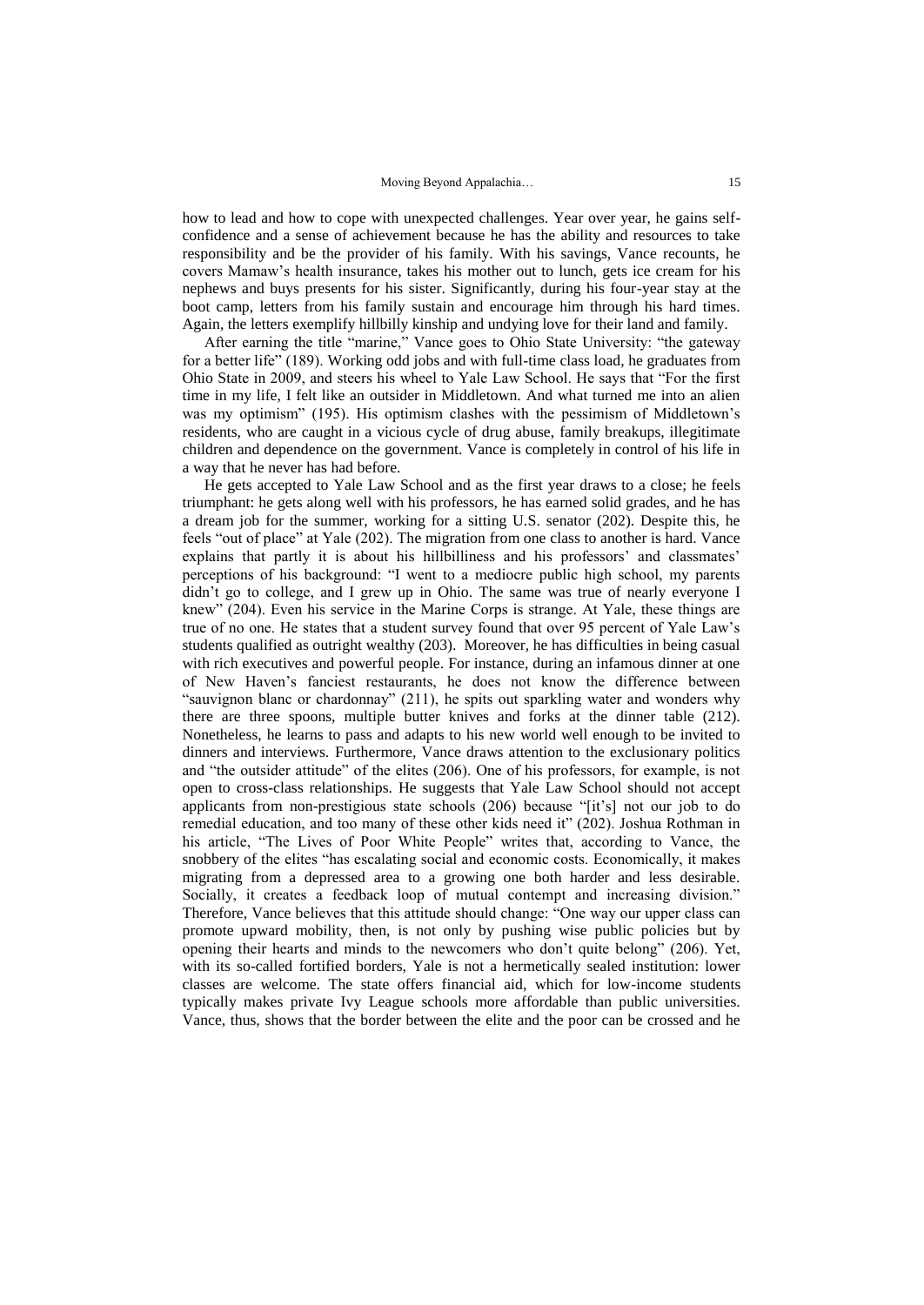makes it clear that success is not the property of the wealthy; the lower-classes can also attain it.

While at Yale, Vance learns the importance of social capital, which means that "[t]he networks of people and institutions around us have real economic value. They connect us to the right people, ensure that we have opportunities, and impart valuable information. Without them, we're going it alone" (214). For anyone who wants to attain and retain class mobility, Vance observes, social capital is essential. At Yale, social capital is gained through Yale's social rituals, namely, cocktail receptions, banquets and interviews which are all about "passing a social test-a test of belonging, of holding your on in a corporate boardroom, of making connections with potential future clients" (213). In the end, Vance achieves to network and gather enough social capital to get a job offer from a law firm.

After graduation, Vance recognizes that one can never entirely leave one's identity behind, no matter how far away one tries to get away from it. For instance, when someone at a gas station asks him if he went to Yale, he feels uncomfortable admitting that he had become an Ivy Leaguer. He believes that if he told the truth to this person, he would feel like a traitor to his own home, class and family (205) by leaving them behind. In this moment, Vance illustrates how hard it is to pretend to be somebody he is and he is not. It is difficult for him to accept that he is both a hillbilly and an Ivy Leaguer. Furthermore, although he achieves the American dream, has a nice job, a loving relationship, a recently purchased house, he realizes that some of the mindsets he thought he left behind with his family such as stress, fear, anxiety (224) would follow him. In times of duress, he would shut down or yell or run away or prepare for battle: "the demons of the life we left behind continue to chase us" (2), Vance observes and remembers Mamaw saying: "you can take the boy out of Kentucky, but you can't take Kentucky out of the boy" (25). He sees that a happy partner, home and job "required constant mental focus" (231), patience, trusting conversation, kindness, respect and not lashing out or withdrawal. Transition from hillbilly culture to the affluent middle-class is a constant process of learning, unlearning, change of lifestyle, comportment and adaptation. As a result, Vance learns to sympathize with and forgive his mother. He asks, "How much of our lives, good and bad, should we credit to our personal decisions, and how much is just the inheritance of our culture, our families, and our parents who have failed their children? How much is Mom's life her own fault? Where does blame stop and sympathy begin?" (231) That is, rising up does not necessarily mean turning one's back on one's roots and a seamless adjustment into the new class. Vance's narrative, thus, challenges the mythology of mobility as an inherently liberating phenomenon. Indeed, his experience stands in contrast to the dominant conceptualization of mobility which denotes escape from which circumscribes the individual-the family, home, the culture, the past or whatever is left behind. On the contrary, mobility means a dynamic process of dialogue with one's past, culture, family, and present socio-cultural status.

#### **3. CONCLUDING REMARKS**

Complicating simplistic visions that associate Appalachia almost exclusively with decay and poverty, Vance's memoir suggests that people categorized as white trash or hillbillies are not what mainstream society perceives them to be. *HE* exposes the reader to an Appalachia that decays but at the same time one that has the capacity to progress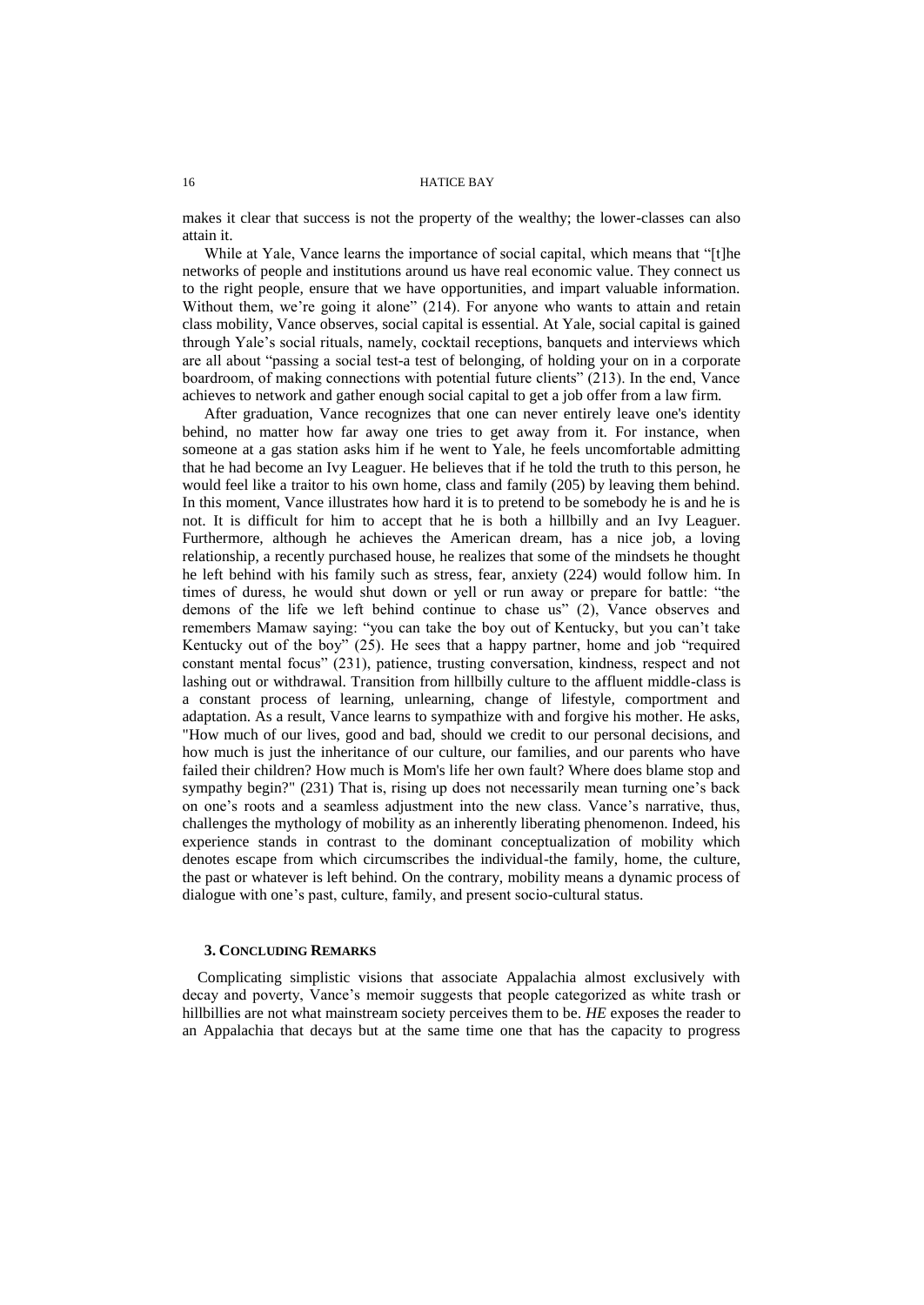positively. Furthermore, Vance contributes to unsettle the white trash stigma by setting himself and the people surrounding him as examples of success, happy marriage, having a decent job and thereby breaking down the boundary between the urban, professionalclass whites and rural, working-class hillbillies.

Vance's memoir also offers new perspectives on the discourse of mobility. He does not construct his memoir along with the classic pattern of "rags to riches" discourse, which is making one's way up from poverty to financial prosperity through hard work and seizing the opportunities the United States offered to one. According to Vance, social mobility is fraught with complications. He complicates conventions of the American dream journey by arguing that mobility is not a smooth, linear upward trajectory, but a rugged, conflicting and even alienating experience. In *American Road Narratives* Ann Brigham also complicating notions of mobility states that "mobility is not a method of freeing oneself from space, society, or identity but instead the opposite-a mode of engagement" (2015, 4). That is to say, as Vance also insists, mobility is a dynamic issue about coming to terms with–rather than rebellion against–one's identity and the intersecting categories of one's race, ethnicity, class and region.

Furthermore, Vance's narrative of mobility does not entirely celebrate the American notion of self-creation and self-reliance. Vance emphasizes that he has not achieved mobility by "pulling up himself by his own bootstraps." Along with luck and hard work, he credits Mamaw, Papaw, his sister, his aunt, his mentors and the scholarship/grants that the government provided as indispensable factors that enabled his class ascendancy. Vance further argues that social capital is also an essential factor to success and class mobility. Networking, on the trajectory of upward mobility, helps navigate the roadblocks, make the correct decisions and connect with the right people. Most importantly, Vance stresses that poor white mobility and social interaction with upper classes are possible, thus, the hegemonic and the poor white binary can be blurred. In the conclusion of his memoir, although Vance does not offer a solution to the inherent problems of the class system of America, he certainly challenges the status quo by highlighting the fact that poverty is not a fixed social status from which it is impossible to escape, it is an economic situation that can be overcome through a stable home, academically- oriented role models and never giving up on oneself.

#### **REFERENCES**

- Allison, Dorothy. 1994. *Skin: Talking about Sex, Class & Literature*. New York: Firebrand Books.
- Billings, Dwight B., Gurney Norman, and Katherine Ledford. 2001. *Back Talk from Appalachia: Confronting Stereotypes*. Lexington: University of Kentucky.
- Brigham, Ann. 2015. *American Road Narratives: Reimagining Mobility in Literature and Film*. London: University of Virginia Press.
- Fiene, Judith Ivy.1988. "Gender, Class and Self-Image." In *Appalachian Mental Health*, edited by Susan Emley Keefe, 66-88. Lexington: University Press of Kentucky.
- Fisher, Stephen L. 1977. "Folk Culture or Folk Tale: Prevailing Assumptions About the Appalachian Personality." In *An Appalachian Symposium: Essays Written in Honor of*